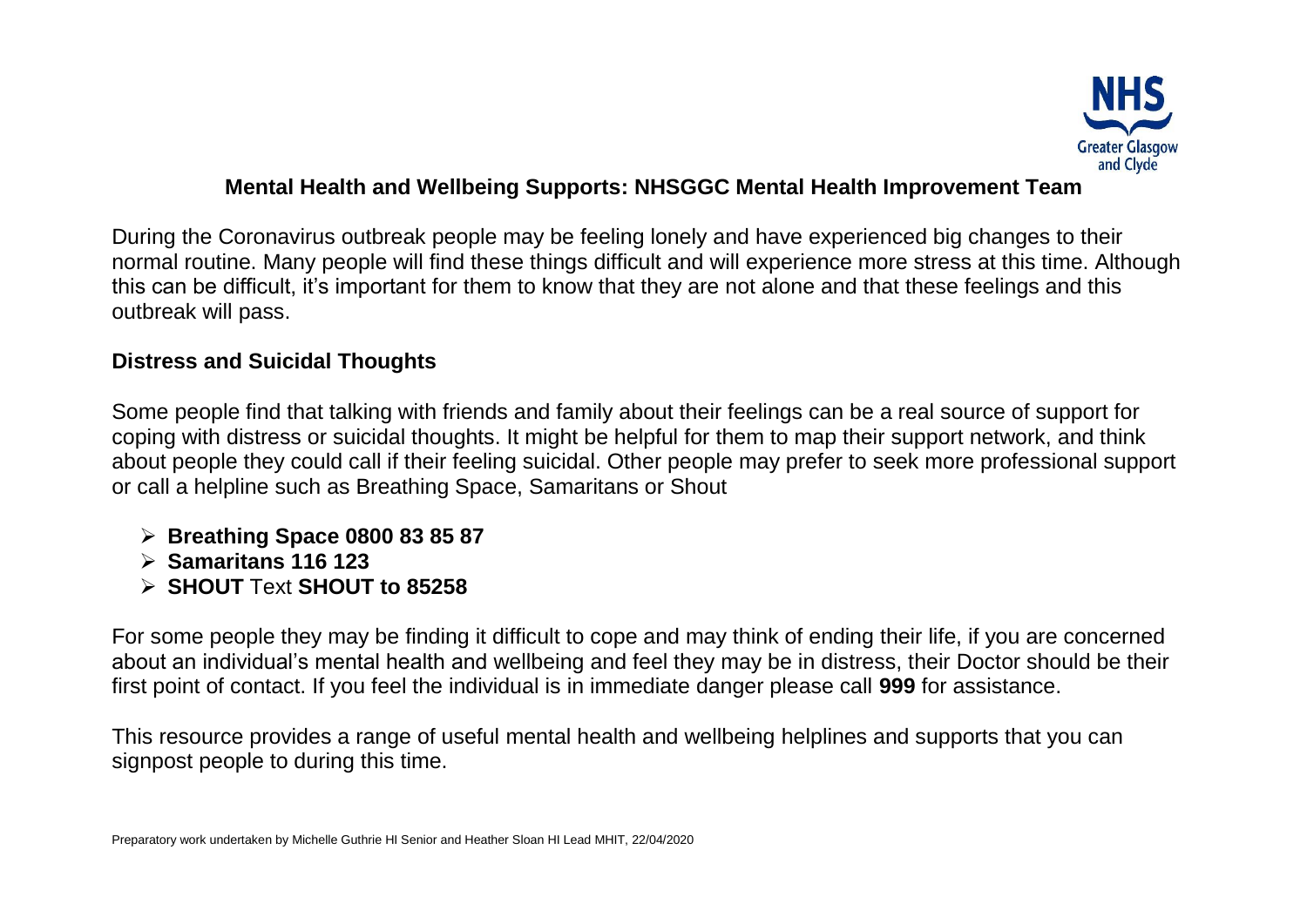## **Supportive Trusted Adult**

Talking to a supportive trusted adult is good for our mental health.

Here are some tips to help you be that adult:

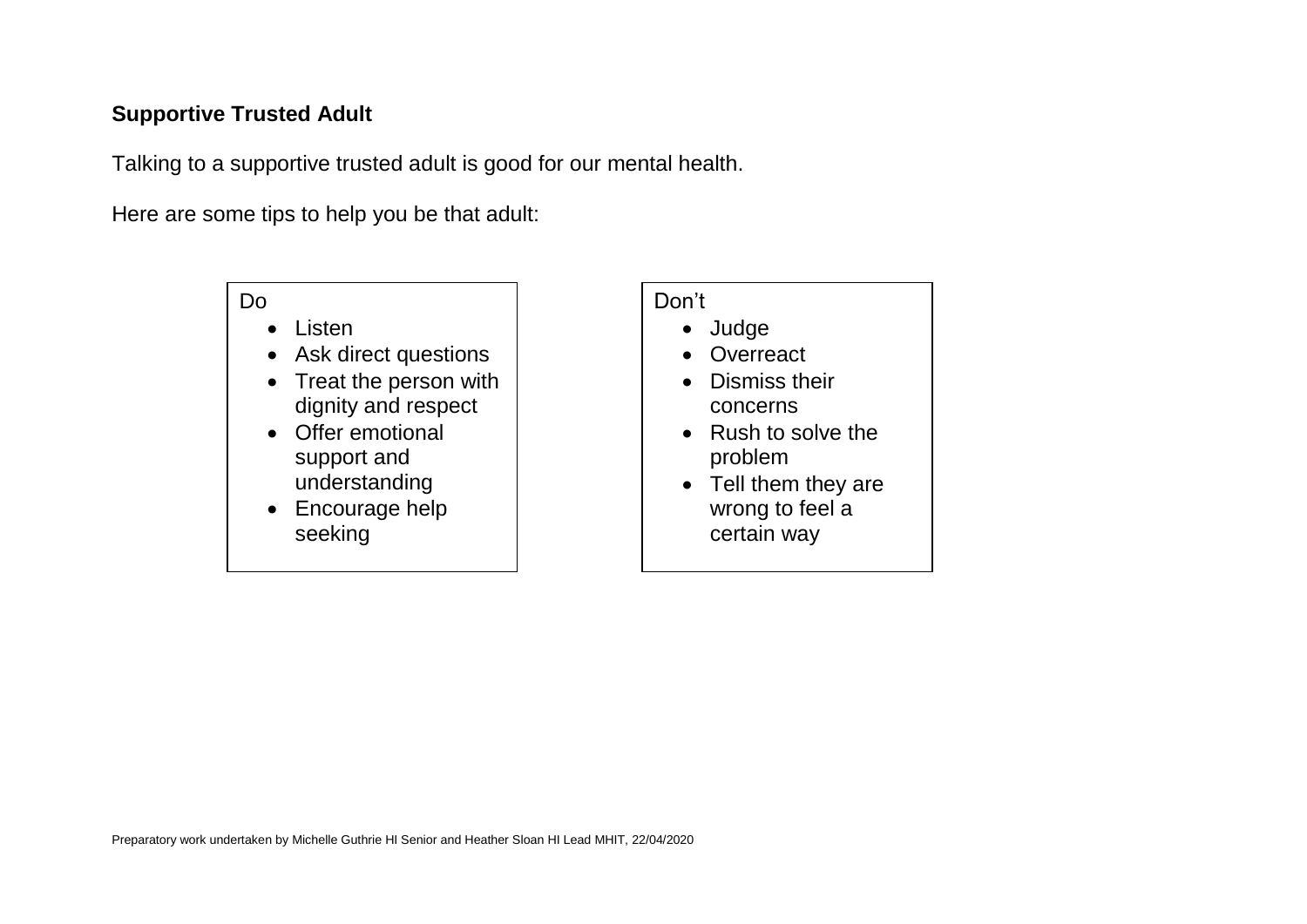| <b>Theme</b>                                                                                                                                           | <b>Helplines</b>                                                                                                                                                                                                                                                                                                                                                                                                                                                                                                                                                                                                                                                                                                                                         | Organisation                                                                                                                                                                                                              | <b>Useful Websites</b>                                                                                                                                                                                                                                                                                                                                                                                                                                                                                                                                                                                                                                                                                                                                                                                                                                                                                                                                                                                                                                                                                                                                                                                                                                                                                                                                                                            |
|--------------------------------------------------------------------------------------------------------------------------------------------------------|----------------------------------------------------------------------------------------------------------------------------------------------------------------------------------------------------------------------------------------------------------------------------------------------------------------------------------------------------------------------------------------------------------------------------------------------------------------------------------------------------------------------------------------------------------------------------------------------------------------------------------------------------------------------------------------------------------------------------------------------------------|---------------------------------------------------------------------------------------------------------------------------------------------------------------------------------------------------------------------------|---------------------------------------------------------------------------------------------------------------------------------------------------------------------------------------------------------------------------------------------------------------------------------------------------------------------------------------------------------------------------------------------------------------------------------------------------------------------------------------------------------------------------------------------------------------------------------------------------------------------------------------------------------------------------------------------------------------------------------------------------------------------------------------------------------------------------------------------------------------------------------------------------------------------------------------------------------------------------------------------------------------------------------------------------------------------------------------------------------------------------------------------------------------------------------------------------------------------------------------------------------------------------------------------------------------------------------------------------------------------------------------------------|
| <b>General Mental Health and</b><br>wellbeing<br>Anxiety,<br>$\bullet$<br>Low mood<br><b>Stress</b><br>$\bullet$<br>Depression<br>Sleep<br>Bereavement | NHS Living Life: 0800 328 9655: A free<br>telephone based service for people over the<br>age of 16 feeling low, anxious or stressed.<br>Mon-Fri 1pm -9pm<br><b>Samaritans: 116 123.</b> A free and confidential<br>support to anyone, any age.<br>Breathing Space: 0800 83 85 87. A free<br>confidential phone and web based service for<br>people experiencing low mood, depression<br>or anxiety. Mon-Thurs 6pm - 2pm and<br>weekends Friday 6pm to Monday 6am<br><b>Shout:</b> provides free, confidential support,<br>24/7 via text. for anyone in crisis anytime,<br>anywhere in the UK. Text SHOUT to 85258<br>to text with a trained Crisis volunteer.<br><b>Bereavement Trust Helpline: Available</b><br>6pm-10pm every evening. Tel: 0800435455 | <b>Lifelink</b><br>Providing counselling services via telephone or video.<br>Self referral can be made via telephone or online, British<br>Sign Language also available. Contact: 0141 552 4434<br>or www lifelink org.uk | <b>NHS Inform</b> will give you all the advice you need to keep<br>vourself safe.<br>www nhsinform scot/coronavirus<br><b>Clear Your Head:</b> aims to help people cope during the<br>coronavirus pandemic, Shares practical advice and steps<br>people can take to look after their mental health and wellbeing.<br>www clearyourhead scot<br>Staying Safe Website: If you're struggling and you're not sure<br>if you want to live or die, can you, just for now hold off making<br>this decision and keep read the information and watch the<br>videos for some ideas about how to get through. There may be<br>things that you - and other people - can do to make things<br>better hiips://stayingsafe.net/<br>Heads Up offers mental health advice and information on<br>mental health conditions, about how you can support yourself<br>or the people you care for, the services available to you and<br>the range of interventions. www headup scot<br><b>NHS Greater Glasgow and Clyde</b> provides on information on<br>bereavement services and resources and signpost to other<br>organisations who support those experiencing bereavement.<br>Visit hiips://www.nhsggc.org.uk/your-health/health-<br>services/bereavement-services/<br><b>NHS Trusted Mental Health and Wellbeing Apps: a range</b><br>can be found here:<br>hiips://www.nhs.uk/apps-library/category/mental-health/ |
| <b>Loneliness and Isolation</b>                                                                                                                        | Age Scotland: 0800 1244 222. Free<br>confidential service for older people, their<br>carers and families. Mon-Fri 9am-5pm                                                                                                                                                                                                                                                                                                                                                                                                                                                                                                                                                                                                                                | <b>The Good Morning Service</b><br>Available for those aged 55+ years living in Glasgow<br>City. Provide telephone befriending and alert calls to<br>older people. Call 0141 336 7766 or 0333 101 0036                    | Mind: provides tips to manage loneliness<br>hiips://www.mind.org.uk/search-results?q=mind%20loneliness<br>Age UK: provides information on a range of health and<br>wellbeing topics including mental health<br>www ageuk org.uk/scotland                                                                                                                                                                                                                                                                                                                                                                                                                                                                                                                                                                                                                                                                                                                                                                                                                                                                                                                                                                                                                                                                                                                                                          |
| <b>Maternal and Paternal/ Mental</b><br><b>Health</b><br>: refers to the parent's mental<br>health during pregnancy and the<br>first year after birth. | <b>The Pandas Foundation:</b> Free helpline,<br>0808 1961 776 open Monday to Sunday 9am<br>- 8pm, to parents and their networks who<br>need support with Perinatal Mental Illness.                                                                                                                                                                                                                                                                                                                                                                                                                                                                                                                                                                       | <b>South PANDAS</b><br>Support for parents currently through telephone<br>07434695167 or Facebook @Glasgowsouthpandas                                                                                                     | Maternal Mental Health Scotland: links to useful guidance for<br>pregnancy and birth during COVID 19.<br>www maternalmentalhealthscotland org.uk                                                                                                                                                                                                                                                                                                                                                                                                                                                                                                                                                                                                                                                                                                                                                                                                                                                                                                                                                                                                                                                                                                                                                                                                                                                  |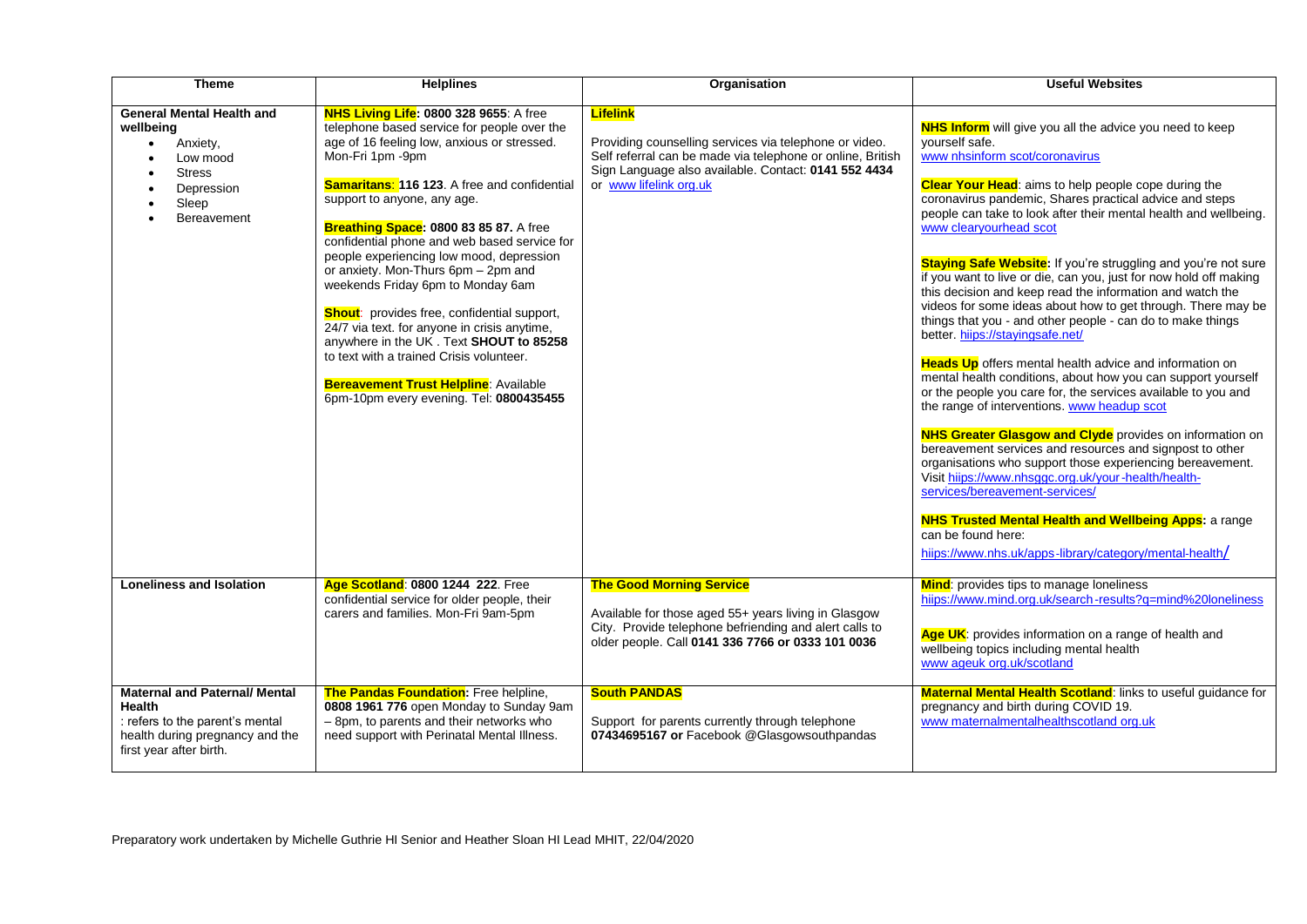|                                                   | <b>Cry-sis:</b> Support for crying and sleepless<br>babies. Provides a telephone helpline 08451<br>228 669 (charge attached). Lines open 7<br>days a week 9am-10pm. Website offers<br>information on how to cope with sleepless/or<br>crying babies. hiips://www.cry-sis.org.uk/<br><b>Mind the Men:</b> a suicide prevention peer to<br>peer support group. Facebook@mindthemen<br>or email mindthemen@gmail.com |                                                                                                                                                                                                                                                                                                                                                                                                                                                                                                                                                       | <b>Parent Club:</b> provides information on pregnancy, babies,<br>parenting, coping with teens and also COVID-19 questions<br>and answers. www parentclub scot                      |
|---------------------------------------------------|-------------------------------------------------------------------------------------------------------------------------------------------------------------------------------------------------------------------------------------------------------------------------------------------------------------------------------------------------------------------------------------------------------------------|-------------------------------------------------------------------------------------------------------------------------------------------------------------------------------------------------------------------------------------------------------------------------------------------------------------------------------------------------------------------------------------------------------------------------------------------------------------------------------------------------------------------------------------------------------|-------------------------------------------------------------------------------------------------------------------------------------------------------------------------------------|
| Alcohol and Drugs and<br><b>Addictions</b>        | <b>Scottish Families Affected by Drugs and</b><br><b>Alcohol</b><br>Alcoholics Anonymous T: 0800 9177 650<br><b>Gamblers Anonymous Scotland T: 0370</b><br>050 8881<br><b>Narcotics Anonymous Scotland T: 0300</b><br>999 1212                                                                                                                                                                                    | <b>Family Addiction Support Service</b><br>Provide confidential support to families affected by loved<br>one's drug or alcohol problems.<br>Contact: Val: 07367353584 or<br>Kathleen: 0777593713<br><b>Glasgow Council on Alcohol</b><br>Offer support to individuals who are concerned about<br>their drinking. Contact: 0141 353 1800 or use the free<br>helpline 0808 802 9000 if you want to speak to a trainer<br>counsellor or you can refer yourself using the on line<br>form hiips://www.glasgowcouncilonalcohol.org/self-<br>referral-form/ |                                                                                                                                                                                     |
| Lesbian, Gay, Bisexual and<br>Transgender         | LGBT Helpline: 0300 123 2523 Tues-Wed<br>12pm - 9pm, Thurs 1pm - 6p & Sunday<br>1pm-6pm. Provide information and emotional<br>support to lesbian, gay, bisexual and<br>transgender people, their families and<br>friends.                                                                                                                                                                                         | <b>LGBT Health and Wellbeing</b><br>12 Queen's Crescent<br>Glasgow<br>G4 9AS<br>glasgow@lgbthealth.org.uk<br><b>LGBT Youth</b><br>30 (3/2) Bell Street<br>Glasgow,<br>G1 1LG<br>info@labtyouth.org.uk                                                                                                                                                                                                                                                                                                                                                 | <b>LGBT Health and Wellbeing:</b> working to improve the health<br>and wellbeing and equality of lesbian, gay, bisexual and<br>transgender people in Scotland www Igbthealth org.uk |
| <b>Disability and Additional</b><br>support needs | <b>Glasgow Disability Alliance</b><br>Support for disabled people, older people<br>and those living with long term conditions.<br>T: 0141 556 7103<br>Text: 07958 299 496                                                                                                                                                                                                                                         |                                                                                                                                                                                                                                                                                                                                                                                                                                                                                                                                                       |                                                                                                                                                                                     |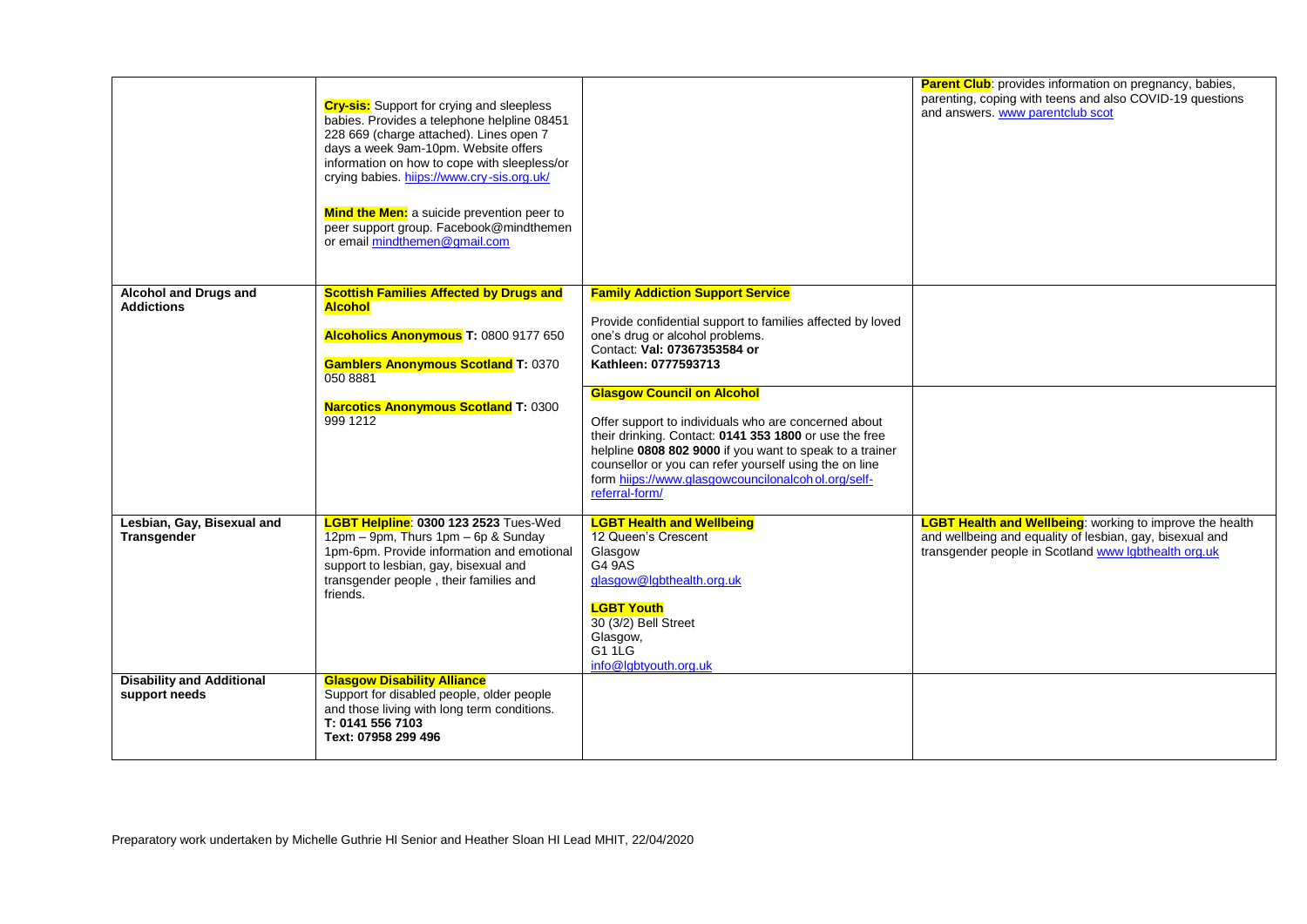| <b>BME, Refugees, Asylum</b><br><b>Seekers</b> | Amina Helpline: 0808 801 0301 Mon-Fri<br>10am-4pm, provide a listening ear and<br>signposting services for Muslim women<br>across Scotland.<br><b>Scottish Refugee Council:</b> during COVID-<br>19 will provide a full service by phone only<br>0141 223 7979. Mon, Tues, Thurs, Fri 10am<br>-1pm & 2pm $-$ 4pm and Wed 2pm $-$ 4pm<br>National Helpline: 0800 111 4000 for those<br>that don't have a network of support but who<br>are at high risk of contracting COVID-19,<br>everyday 9am -5pm                                                                                                                                                  |  |
|------------------------------------------------|-------------------------------------------------------------------------------------------------------------------------------------------------------------------------------------------------------------------------------------------------------------------------------------------------------------------------------------------------------------------------------------------------------------------------------------------------------------------------------------------------------------------------------------------------------------------------------------------------------------------------------------------------------|--|
| <b>Domestic Violence</b>                       | <b>Domestic Abuse and forced Marriage</b><br><b>/GBV</b> - For anyone needing support for<br>domestic abuse as well as family members,<br>this is a confidential, sensitive service for<br>anyone to call. You can speak to a<br>professional in your preferred language:<br>08000271234 or email<br>helpline@sdafmh.org.uk<br><b>GALOP:</b> A National LGBT+ Domestic Abuse<br>Helpline 0800 999 5428 offering Emotional<br>and practical support for LGBT+ people<br>experiencing domestic abuse.<br>Abused Men in Scotland: 0808 800 0024<br>Provide information and support for men who<br>have experienced or are experiencing<br>domestic abuse |  |
| <b>Long Term Conditions</b>                    | Diabetes Scotland: Call 0141 212 8710*,<br>Monday-Friday, 9am-6pm or email<br>helpline.scotland@diabetes.org.uk<br>Confidential helpline (charges apply) that<br>can provide information about the<br>condition and take time to talk through<br>and explore emotional, social,<br>psychological or practical difficulties.<br>Asthma UK: Speak to an asthma expert<br>nurse on their helpline 0300 222 5800.<br>Also visit their website<br>www asthma org.uk which is providing                                                                                                                                                                     |  |